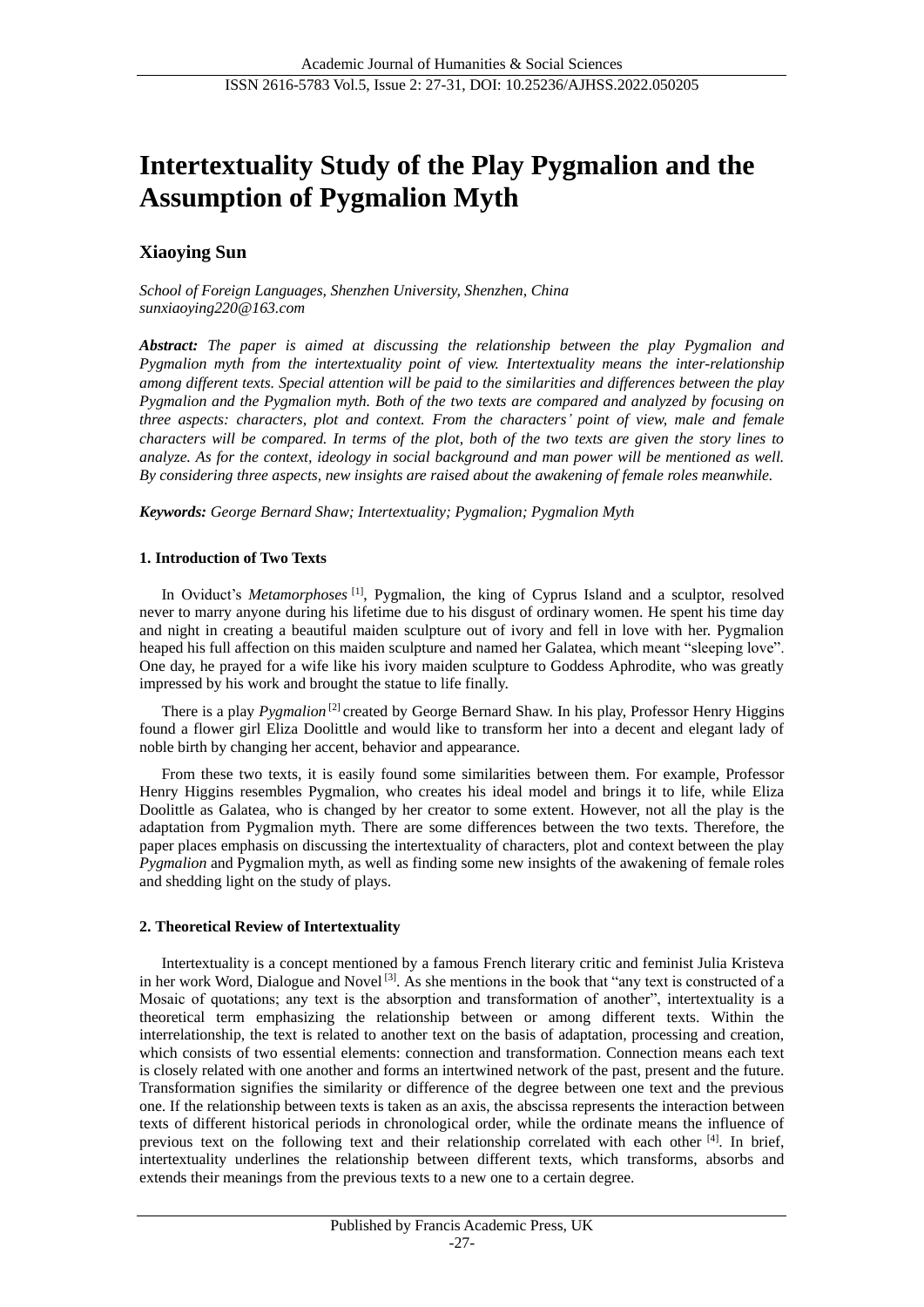With continuous development of the definition of intertextuality, it has been endowed with new connotations under the influence of structuralism and post-structuralism. In a narrow sense, intertextuality refers to mutual influences between two or more different texts, emphasizing the non-isolation feature of the texts  $[5]$ . According to this point of view, Structuralism is to pursue the precise accuracy of the texts, with representative figure of Gerard Genette. Gerard Genette [6] classifies five types of relationship within the texts: intertextuality, paratextuality, metatextuality, hypertextuality and architextuality. Among them, hypertextuality focuses on the differences from the original texts. Then, broadly speaking, intertextuality regards all the texts as a kind of relationship intertwined with each other, which all aspects are involved, like social practice, interpersonal relationship and the background context. Post-structuralism is related to intertextuality in a broad sense, which underlines the "fuzziness of sign relation and the infinite regression of signification".

By understanding the definition and development of intertextuality, it can be found that the play Pygmalion is related with the Pygmalion myth to some degree. In other words, the content of the play Pygmalion is re-created, and intertextual methods such as adaptation and rewriting are used to describe the characters, plot and context, which realize the transformation and absorption between two texts, and further promote the play.

## **3. Comparison of the Two Texts from Intertextuality Point of View**

## *3.1 Intertextuality of Characters*

As to Alfaro, intertextuality refers to the fact that text "is formed by the repetition and transformation of other text structures [7]." In the play Pygmalion, both of the male and female characters can be regarded as the repetition and transformation of the characters in Pygmalion myth. There is a classification of two types of characters for further analysis: the male characters and the female characters.

For the male characters, both the king Pygmalion and Professor Henry Higgins are in charge of a woman's life [8]: the king Pygmalion creates his ideal sculpture Galatea and brings her into life; while Higgins also reshapes Eliza and makes her a sheer beauty, which totally changes her life. However, there is also a huge contrast between the two male figures.

As to Pygmalion, the process of creating Galatea is a kind of enjoyment and self-spiritual satisfaction. He shaped Galatea with his perfect caving skills and regarded his work as a kind of perfection.

However, in Shaw's play, Higgins is just crazy about phonetics and is absolutely an egoist. He decided to remold Eliza just out of a bet between Colonel Pickering and himself, as well as showing off his skills as the best phonetician. He treated Eliza like dirty rubbish and an experiment, as well as his personal property. He never cared about how Eliza felt and what she would be in the future, not to mention their love relationship. Although Pygmalion and Higgins both created an ideal model respectively for themselves, their attitudes are absolutely different concerning their own artwork, from which the distance between ideal and reality can be seen.

Then, here come the female characters between Pygmalion myth and Shaw's play Pygmalion. According to Li Yuping [9], "the value of intertextuality study is the difference between similar texts". The differences between Galatea and Eliza deserve more attention.

In Pygmalion myth, after the awakening of Galatea, she was kissed by Pygmalion and finally married him. However, in Shaw's play, there is a sentence "Galatea never does quite like Pygmalion: his relation to her is too godlike to be altogether agreeable". Concerning this, Shaw has reshaped the female character and endowed her with independent consciousness, which challenges the Pygmalion myth in his own way. In fact, at the beginning of his play, Eliza already had her own consciousness when she asked for lessons from Higgins and paid him money. She hoped that there was a kind of equal relationship between Higgins and herself, rather than a relationship full of inequality and inferiority.

Then, during the process of training, Eliza gradually became mature and had independent consciousness. There are two stages of her maturity: the sudden outbreak of Eliza and the departure of Eliza. After her leaving, she pinned her hope on Higgins, but she was absolutely irritated by the indifferent attitude of Higgins. After being ignored by him and receiving no response, she had a big fight with Higgins. At that moment, she didn't know how to control her strong emotions and had no idea about her own life. Therefore, she tried to rethink her own identity and decided to leave Higgins,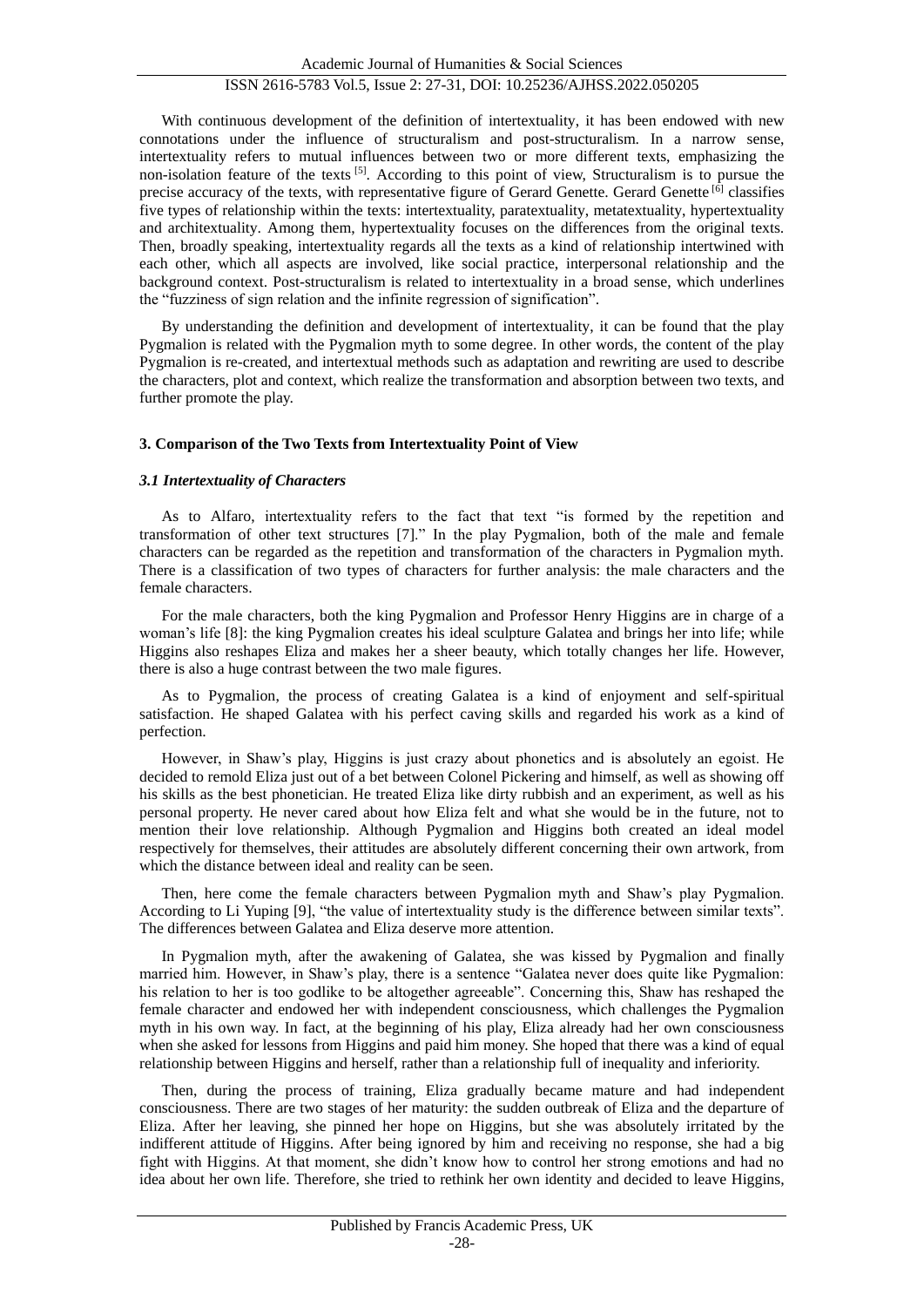pursuing her own independent life. From the moment on, she was endowed with the spirit of independence, clearly realizing what kind of life she really wanted. She said, "If you can preach, I can teach. I'll go and be a teacher", from which represents her emancipation from Higgins and her receiving a full understanding of her existence, choosing to live her own life. Unlike Galatea being restrained with her creator, in Shaw's play, Eliza transforms from an innocent and dependent girl into a girl of self-consciousness and self-control, which proves that women are not necessarily the inferior subject to men who create themselves.

## *3.2 Intertextuality of Plot*

The main plot of Pygmalion myth can be deemed as: "the hatred of women——creation of ideal modal——love feeling generated——happy ending", while the plot in the play Pygmalion shows a little difference with Pygmalion myth: "the contempt for women——cultivation of ideal figure——affection aroused——bad ending".

In the two stories, both of the men were women-haters at first, but they all created their psychological ideal to satisfy their needs. In the process of getting along with each other, they gradually fell in love with the ideal character which was created by their hearts. However, the king Pygmalion realized his dream to be with his goddess, while Professor Higgins broke Eliza's heart and they were apart from each other in the end. The biggest difference between the two plots is the ending part.

In Pygmalion myth, Galatea was alive in the end and married to Pygmalion, which was a sense of completion, as well as a happy ending for all readers. However, in Shaw's play, he breaks up this kind of dreamlike relationship and shifts his topic on the conflicts between individual and society. In his play, he challenges this kind of a romantic relationship between two characters. Eliza finally had a clear eyed view of reality and looked for a new identity for herself. She chose to break up with Higgins and married Freddy, a man who deserved.

Although the ending is lamentable, Shaw achieves his purpose of writing by distorting the expected roman of readers, and shares his own intention——the awakening of self-consciousness for women in that society. At the end of Shaw's play, it is clear that love of Professor Higgins is different from Pygmalion. For Pygmalion, he was deeply attracted by the woman created by himself. However, Higgins is not the same as Pygmalion, for he is obsessed with his skills in phonetics and greatly enjoyed his achievement in changing Eliza into a noble lady. He decided to change Eliza out of his vanity and his competitive spirit. Once he won the competition, he was greatly satisfied with his strong competence and ability in phonetics, regardless of the poor girl's feelings and her awkward situation. According to the purposes of art and different attitudes towards the art creation, the two characters King Pygmalion and Professor Higgins are totally different, one for love, while the other for a bet; one in love, while the other in self-satisfaction.

Besides, here is a trivial detail in the plot difference between the two stories. In Pygmalion myth, Pygmalion created a perfect ideal Galatea according to his own imagination and finally married her. However, this is just like Cinderella fairy tale, which is too dreamy to be realized in the real world. Therefore, in Shaw's play, there are many specific trivial matters of ordinary life [10], such as buying Eliza some new clothes at first, giving Eliza her favorite dessert chocolate and finally looking for Higgins's slippers such things. These things are too worldly to happen in Pygmalion myth; while in Shaw's play, life of Higgins is also full of such small and ordinary descriptions. For Shaw, he twists the original fairy-tale love story and pours into a large amount of daily life details, to reshape the role of female, to realize his purpose of writing.

## *3.3 Intertextuality of Context*

Kristeva shows that intertextuality involves inserting society into the text, and implanting this text into the society [11]. By doing so, the text "responds, reemphasizes and rewrites the past text". In a large part of social context, ideology plays a key role in the two stories. In Pygmalion myth, the king Pygmalion felt lonely and desperate in his life, so with his gifted and excellent sculpting techniques, an ideal figure was created. During the process of creation, he had devoted all his energy, passion and love into the creation of Galatea, which touched the goddess so she vitalized the statue. It is persistence and perseverance that bring Galatea alive, as well as Pygmalion's sincere and pure love. Within Pygmalion's love, no class difference is specified, only Pygmalion's inner love and pursuit of beauty is presented to the reader. However, the female character Galatea resembles a product of no self-awareness and man-reliance. There is a commonly seen happy ending in Pygmalion myth, which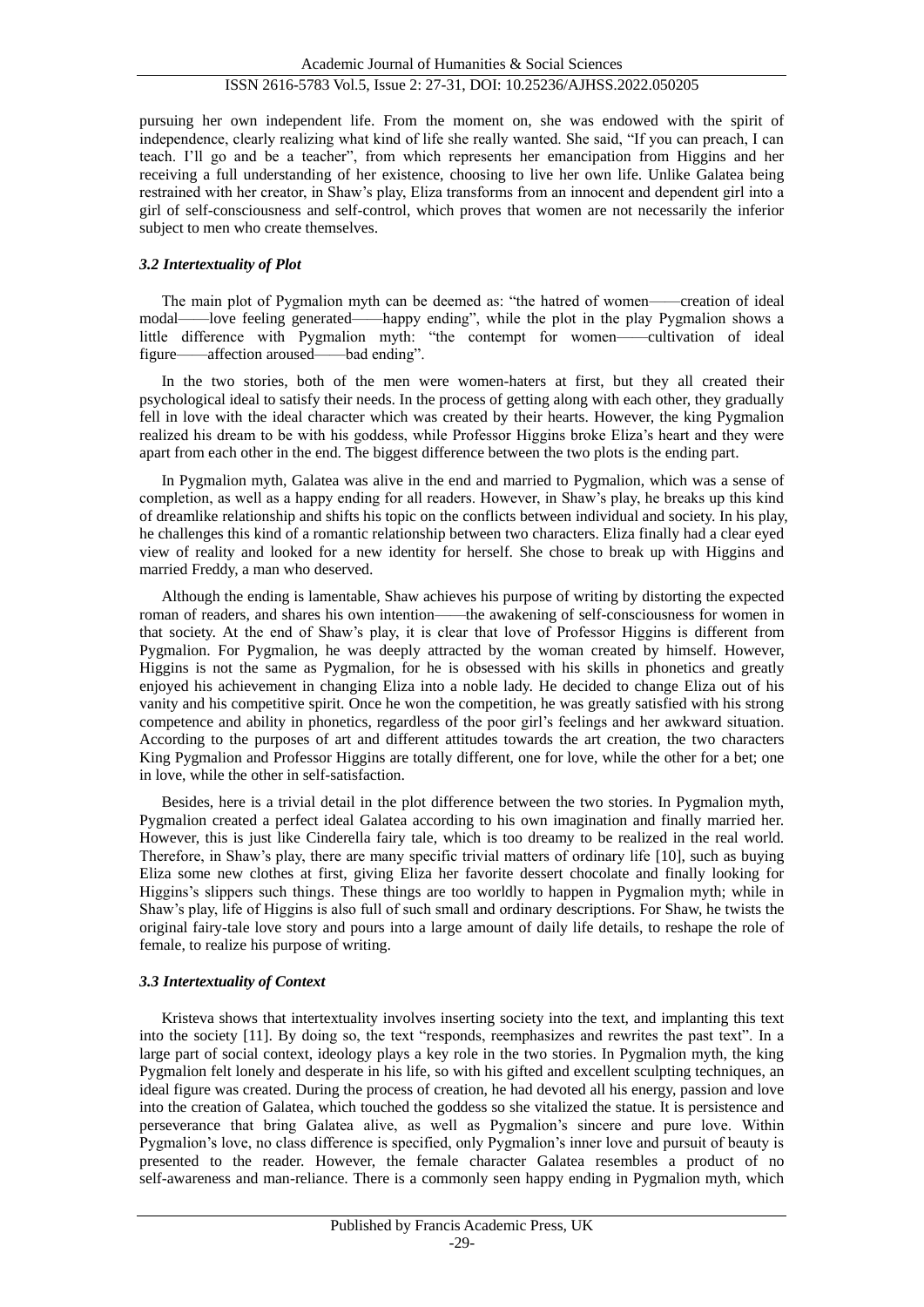## ISSN 2616-5783 Vol.5, Issue 2: 27-31, DOI: 10.25236/AJHSS.2022.050205

has no descriptions of woman's self-aspiration and self-consciousness.

Nevertheless, in Shaw's play, although Professor Higgins was all on his own, he was not a love-seeker. The reason why he wanted to teach Eliza was that he made a bet with his friend Pickering. As to Professor Higgins, he is self-contained, self-serving and self-proud, which hints the sad ending between Higgins and Eliza as well.

In Shaw's play, he attaches great importance to the equality between two social classes: the upper class and the underclass. As a famous phonetician, Professor Higgins lived in "an urban, civilized environment" [12], while the flower girl Eliza lived in a squalid slum. The great difference within classes signifies the impossibility of their acquaintance, but in Shaw's play, he also challenges this kind of impossibility and achieves the transcendence of classes by creating Eliza into an elegant lady. What Shaw wants to tell us is that social class can't define anyone, and thoughts and ideology are the most important things in shaping a person. This echoes the story of Pygmalion myth mentioned above. However, in Shaw's play, Eliza is an independent woman and relies on her own. At first, Eliza asked to learn pronunciation by herself, then in the process of cultivation, she became more and more inner-directed, not to rely on men. In the end, Eliza emancipated her mind and learned self-reliance, which is what exactly Shaw wants to display at that time: the awakening of self-awareness and ideological emancipation.

Then, in a small part of character context, there are some differences in the power of two male characters. In Pygmalion myth, the king Pygmalion does have the absolute power to create what he wants. "The male artist's efforts at creation are now emphasized, even as the love story and the living statue are de-emphasized as story elements [13]". However, in Shaw's play, he changes this kind of possibility. Although Higgins shaped Eliza according to his own desire——a well-behaved and decent duchess, Eliza gradually shifted from a fictional duchess into a female character of independence, having her own ideas about life, being out of control of Higgins. The transformation of Eliza in Shaw's play challenges the absolute power of male artists and the role of woman character as man's accessory in Pygmalion myth. Besides, Shaw in his play depicted Higgins as a man of hubris and superciliousness, a kind of strong sarcasm to role of a decent man and a male artist, indicating that a strong man is still a man not a God, so he couldn't change anything arbitrarily and ignore the human nature just for the sake of art and beauty.

Last but not least, here is a transformation of supporting role as well. In Pygmalion myth, it is the goddess Aphrodite who vitalizes the statue Galatea. However, Aphrodite didn't empower Galatea the consciousness and mind, and Galatea still resembled an accessory to the man Pygmalion. Aphrodite played the role of a bystander and had no substantial help in shaping the character of female role. Then, in Shaw' play, Professor Higgins's friend Pickering had some similarities with the role of Aphrodite, but differences maintained more. To some extent, Pickering acted like the goddess Aphrodite who animated Eliza and made her changed. However, Pickering was the man who challenged Higgins to transform Eliza, like a main promoter in the play. Then, in the process of transformation, he also helped Eliza and encouraged her whenever she was in trouble or feeling upset. The role of Pickering is more of a friend than an unreachable God. Therefore, at the end of the play, Eliza was supported by Pickering and became an independent woman in some respects.

#### **4. Conclusion**

To sum up, based on the Intertextuality theory, it can be found some similarities between Pygmalion myth and Shaw's play Pygmalion. The playwright George Bernard Shaw created the play Pygmalion which is closely related to the myth, but in some degree he adapted and transformed it. From the perspective of male or female characters, plots as well as the context, all of them are endowed with new meanings based on the original myth, which shapes a new "female myth" in the play. Shaw skillfully makes use of the Pygmalion myth to express his own concern about the British society and satirize the attitude of British bourgeoisie to the lower class people. After all, life is not a fairy tale and no one can be Cinderella with such a ruthless and merciless society. Therefore, Shaw uses his own way to show the change and transformation of his own "Galatea" in his play, which is still a wonderful challenge to the original myth and brings enlightenment to people nowadays about female identities. Maybe one of the aim for Bernard Shaw to re-create the play is to "make the reader investigate the theme of self-identity [14]", which sheds light on women emancipation as well.